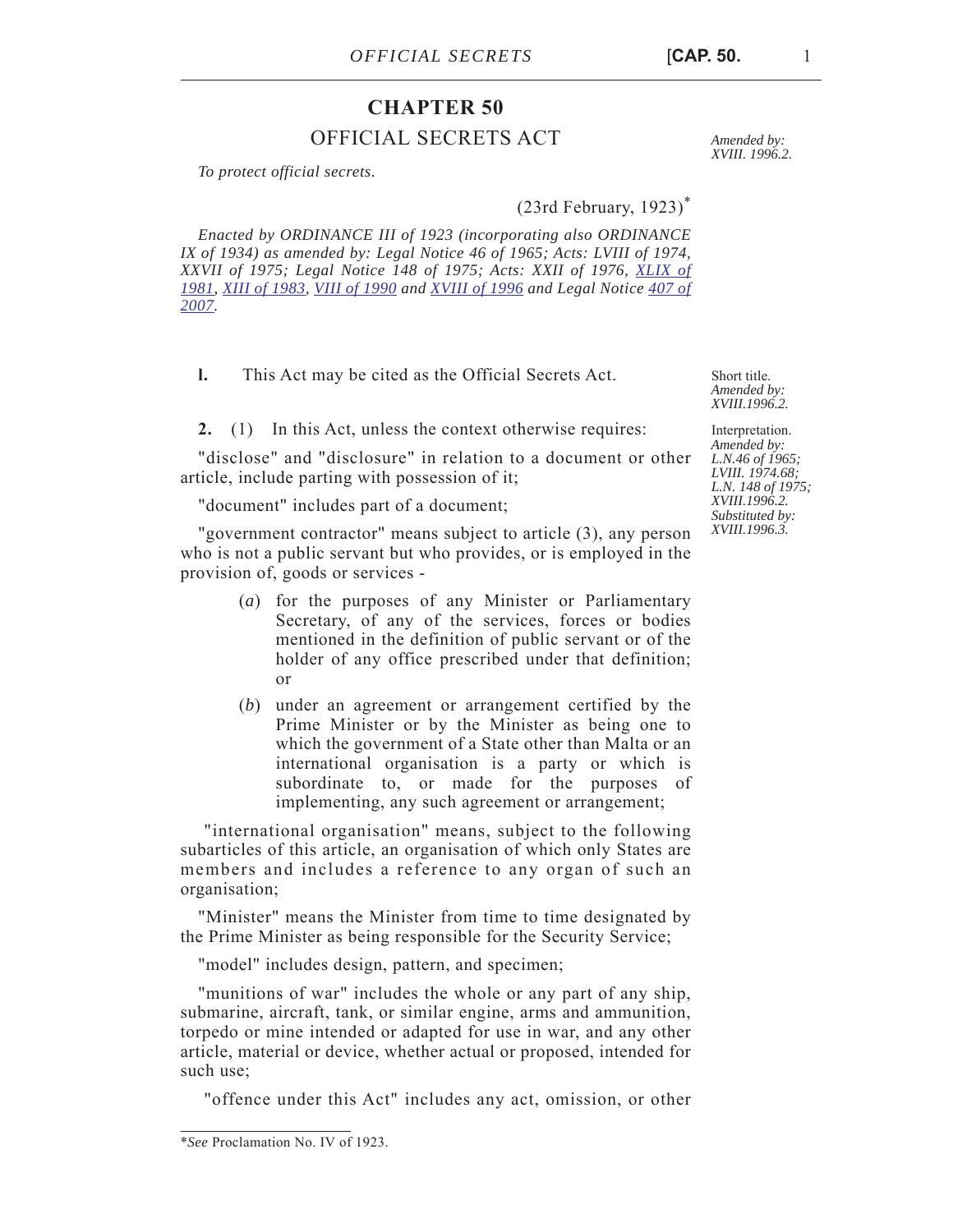thing which is punishable under this Act;

 "prescribed" means prescribed by an order made by the Prime Minister;

"prohibited place" means -

- (*a*) any work of defence, arsenal, naval military or airforce establishment or station, with the water adjacent thereto, factory, dockyard, mine, minefield, camp, ship or aircraft belonging to or occupied by or on behalf of the Government of Malta, or any telegraph, telephone, wireless or signal station or office so belonging or occupied, and any place belonging to or occupied by or on behalf of the Government of Malta and used for the purpose of building, repairing, making or storing any munitions of war, or any sketches, plans, models or documents relating thereto, or for the purpose of getting any metals, oils or minerals of use in time of war; and
- (*b*) any place not belonging to the Government of Malta where any munitions of war or any sketches, models, plans, or documents relating thereto, are being made, repaired, gotten, or stored under contract with, or with any person on behalf of the Government of Malta or otherwise on behalf of the Government of Malta; and
- (*c*) any place belonging to or used for the purposes of the Government of Malta which is for the time being declared by the Prime Minister to be a prohibited place for the purposes of this article on the ground that information with respect thereto, or damage thereto, would be useful to any enemy; and
- (*d*) any road, way, or channel, or other means of communication by land or water (including any works or structures being part thereof or connected therewith) or any place used for gas, water, or electricity works or other works for purposes of a public character, or any place where any munitions of war or any ships, arms, or other materials or instruments of use in time of war, or any sketches, models, plans or documents relating thereto, are being made, repaired, or stored otherwise than on behalf of the Government of Malta, which is for the time being declared by the Prime Minister to be a prohibited place for the purposes of this article, on the ground that information with respect thereto, or the destruction or obstruction thereof, or interference therewith, would be useful to any enemy;

"public servant" means -

- (*a*) a Minister or Parliamentary Secretary;
- (*b*) any public officer;
- (*c*) any member of and any other person employed or appointed in or for the purposes of the Armed Forces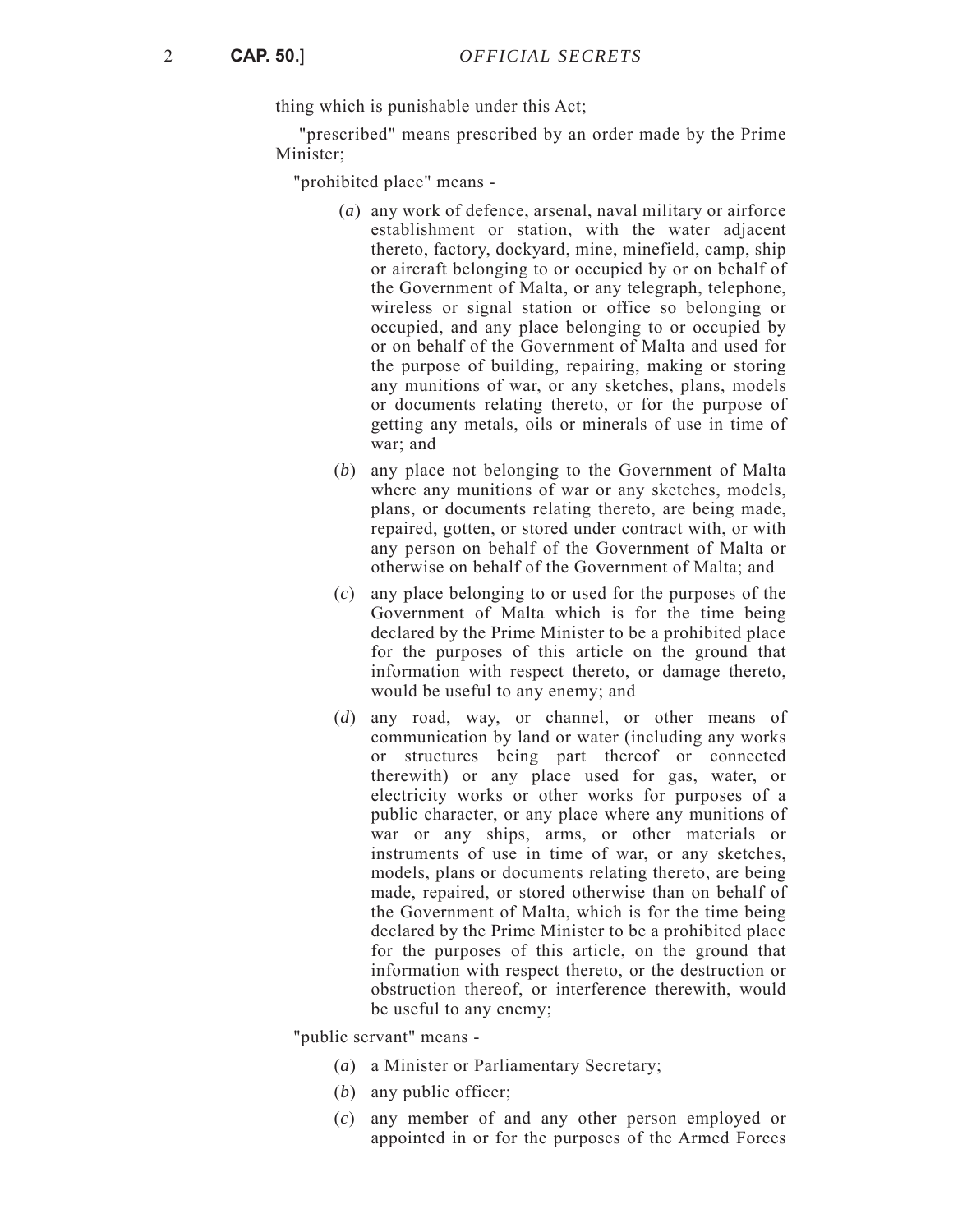- (*d*) any member of and any other person employed or appointed in or for the purposes of the Malta Police Force as well as of any other disciplined force of the State;
- (*e*) any person who is a member or employee of a prescribed body or a body of a prescribed class and either is prescribed for the purposes of this paragraph or belongs to a prescribed class of members or employees of any such body;
- (*f*) any person who is the holder of a prescribed office or who is an employee of such a holder and either is prescribed for the purposes of this paragraph or belongs to a prescribed class of such employees;

"Security Service"means the service referred to in the [Security](https://legislation.mt/eli/cap/391/eng/pdf) Cap. 391. [Service Act;](https://legislation.mt/eli/cap/391/eng/pdf)

"sketch" includes any photograph or other mode of representing any place or thing;

"State" includes the government of a State and any organ of its government.

(2) In this Act -

 expressions referring to communicating or receiving include any communication or receiving, whether in whole or in part, and whether the sketch, plan, model, article, note, document, or information itself or the substance, effect, or description thereof only be communicated or received;

 expressions referring to obtaining or retaining any sketch, plan, model, article, note, or document, include the copying or causing to be copied the whole or any part of any sketch, plan, model, article, note or document; and

 expressions referring to the communication of any sketch, plan, model, article, note, or document, include the transfer or transmission of the sketch, plan, model, article, note or document.

 (3) Where an employee or class of employees of any body, or of any holder of an office, is prescribed by an order made for the purposes of the definition of public servant in subarticle (1) -

- (*a*) any employee of that body, or of the holder of that office, who is not prescribed or is not within the prescribed class; and
- (*b*) any person who does not provide, or is not employed in the provision of goods or services for the purposes of the performance of those functions of the body or the holder of the office in connection with which the employee or prescribed class of employees is engaged,

shall not be a government contractor for the purposes of this Act.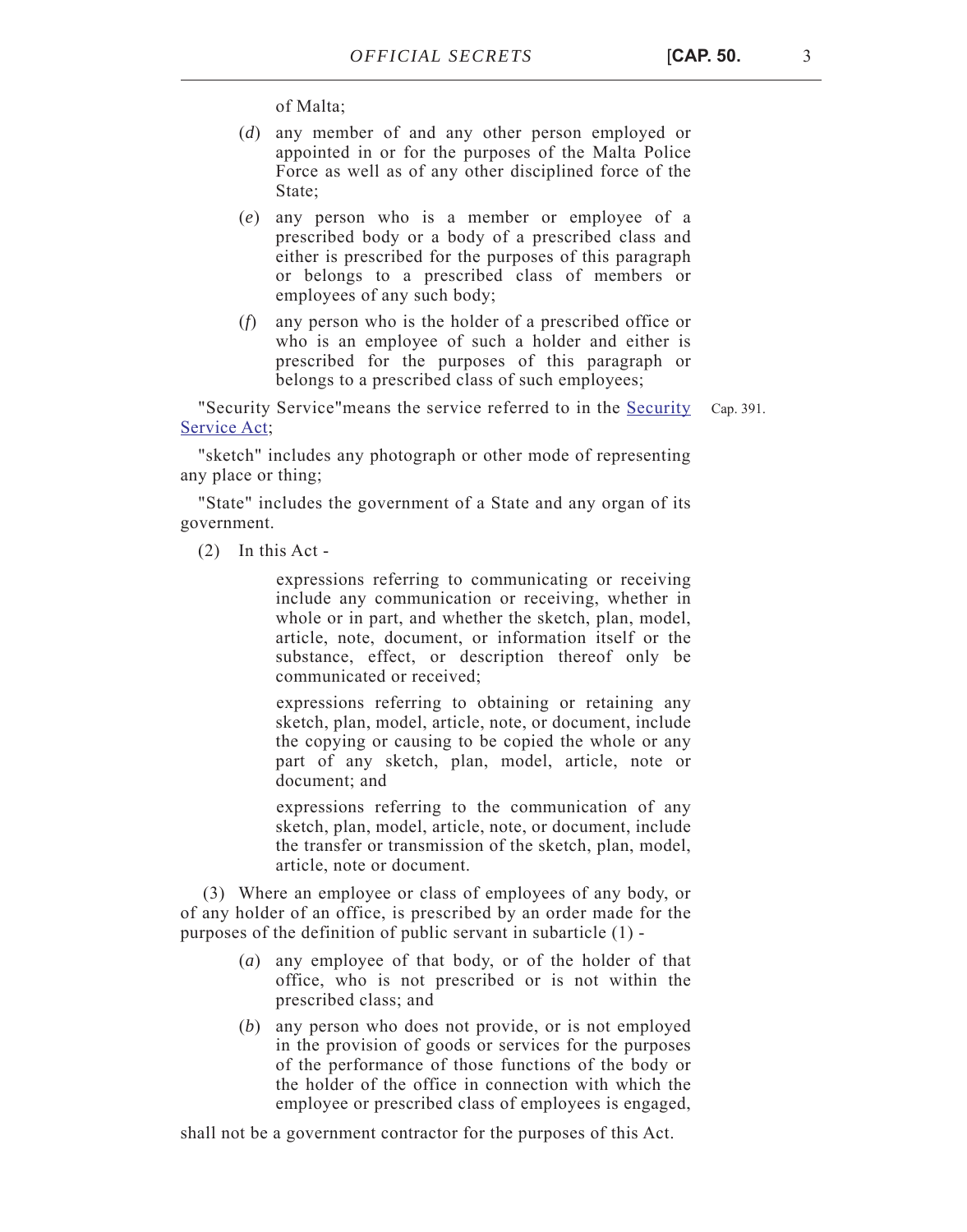(4) (*a*) The reference to an international organisation in paragraph (*b*) of the definition of government contractor in subarticle (1) includes a reference to any such organisation whether or not one of which only States are members and includes a commercial organisation.

(*b*) In determining for the purposes of subarticle (1) whether only States are members of an organisation, any member which is itself an organisation of which only States are members, or which is an organ of such an organ of such an organisation, shall be treated as a State.

**3.** (1) If any person for any purpose prejudicial to the safety or interests of the State -

- (*a*) approaches, inspects, passes over or is in the neighbourhood of, or enters any prohibited place within the meaning of this Act; or
- (*b*) makes any sketch, plan, model, or note which is calculated to be or might be or is intended to be directly or indirectly useful to an enemy; or
- (*c*) obtains, collects, records, or publishes or communicates to any other person any secret official code word or password or sketch, plan, model, article or note or other document or information which is calculated to be or might be or is intended to be directly or indirectly useful to an enemy,

he shall be liable, on conviction, to imprisonment for any term not less than three years and not exceeding seven years.

(2) On a prosecution under this article, it shall not be necessary to show that the accused person was guilty of any particular act tending to show a purpose prejudicial to the safety or interests of the State, and, notwithstanding that no such act is proved against him, he may be convicted if, from the circumstances of the case, or his conduct, or his known character as proved, it appears that his purpose was a purpose prejudicial to the safety or interests of the State; and if any sketch, plan, model, article, note, document, or information relating to or used in any prohibited place within the meaning of this Act, or anything in such a place or any secret official code word or password, is made, obtained, collected, recorded, published, or communicated by any person other than a person acting under lawful authority, it shall be deemed to have been made, obtained, collected, recorded, published or communicated for a purpose prejudicial to the safety or interests of the State unless the contrary is proved.

(3) The words "passes over" in subarticle (1)(*a*) include passing through the air over any prohibited place or in close proximity thereto.

Penalties for spying. *Amended by: XLIX. 1981.4; XVIII.1996.2.*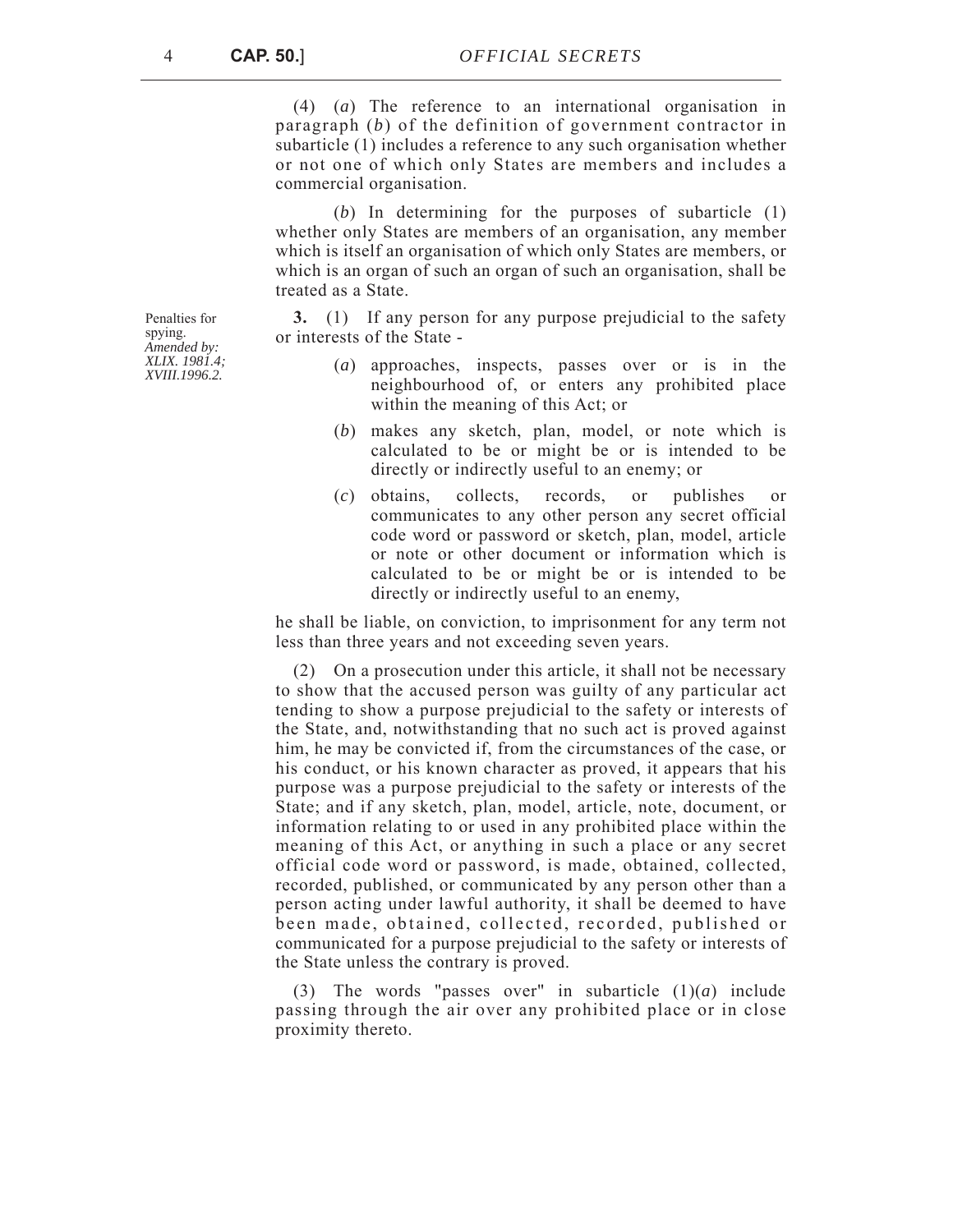**4.** (1) If any person for the purpose of gaining admission, or of assisting any other person to gain admission, to a prohibited place within the meaning of this Act, or for any other purpose prejudicial to the safety or interests of the State within the meaning of this Act-

- (*a*) uses or wears, without lawful authority, any naval, military, air-force, police, or other official uniform or any uniform so nearly resembling the same as to be calculated to deceive, or falsely represent himself to be a person who is or has been entitled to use or wear any such uniform; or
- (*b*) orally, or in writing in any declaration or application, or in any document signed by him or on his behalf, knowingly makes or connives at the making of any false statement or any omission; or
- (*c*) forges, alters, or tampers within any passport or any naval, military, air-force, police or official pass, permit, certificate, licence, or other document of a similar character (hereinafter in this article referred to as an official document), or uses or has in his possession any such forged, altered, or irregular official document; or
- (*d*) personates, or falsely represents himself to be a public servant or a government contractor or to be or not to be a person to whom an official document or secret official code word or password has been duly issued or communicated, or with intent to obtain an official document, secret official code word or password, whether for himself or any other person, knowingly makes any false statement; or
- (*e*) uses, or has in his possession or under his control, without the authority of the Government department or the authority concerned, any die, seal or stamp of or belonging to, or used, made or provided by any Government department, or by any diplomatic, naval, military, or air-force authority appointed by or acting under the authority of the Government of Malta, or any die, seal or stamp so nearly resembling any such die, seal or stamp as to be calculated to deceive, or counterfeits any such die, seal or stamp, or uses, or has in his possession, or under his control, any such counterfeited die, seal or stamp,

he shall be liable, on conviction, to imprisonment for a term not exceeding two years or to a fine (*multa*) or to both such imprisonment and fine.

- (2) If any person
	- (*a*) retains for any purpose prejudicial to the safety or interests of the State any official document, whether or not completed or issued for use, when he has no right to retain it, or when it is contrary to his duty to retain

Unauthorized use of uniforms, falsification of reports, personation and false documents. *Amended by: L.N.148 of 1975; XLIX. 1981.4; XVIII.1996.2,4.*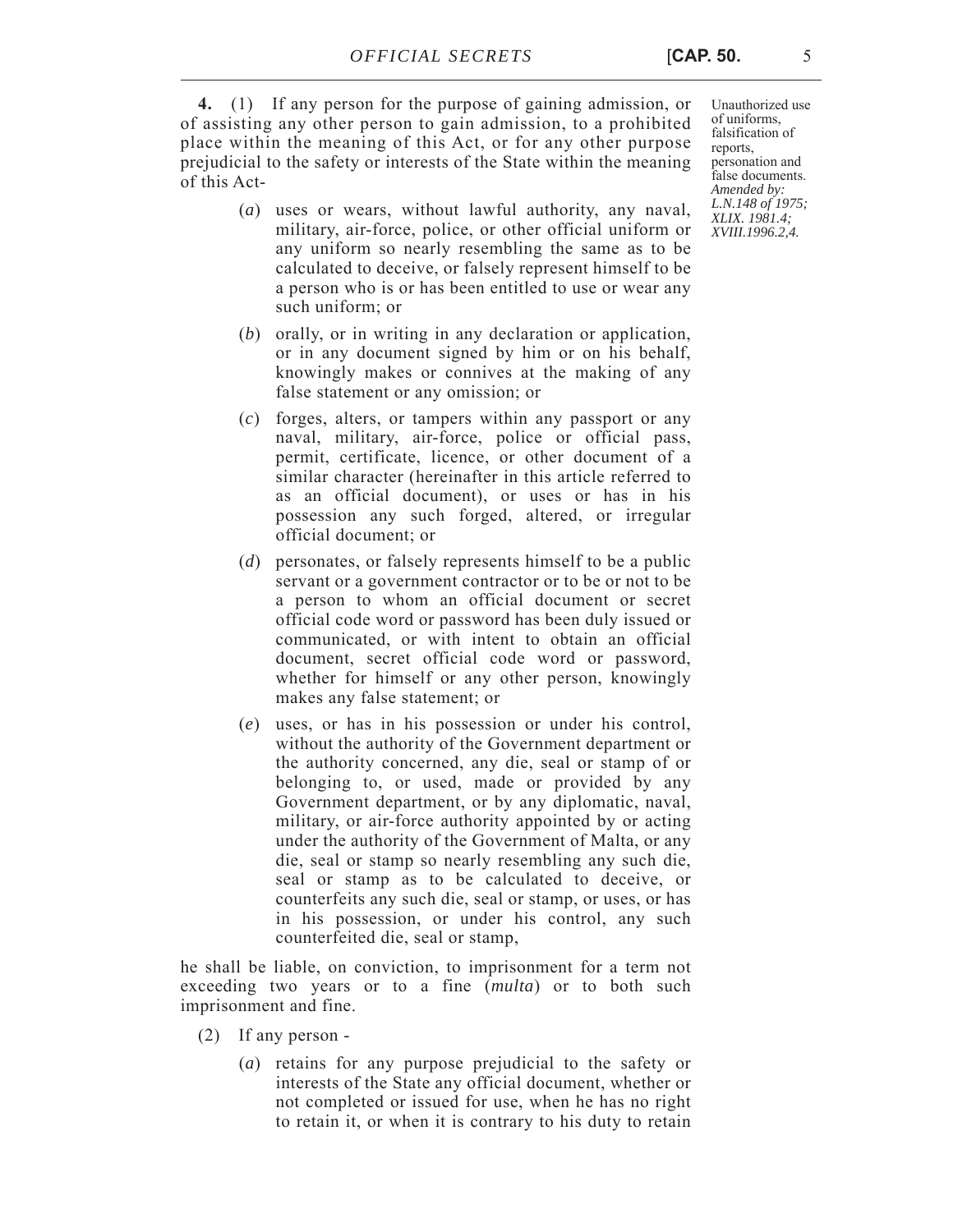it, or fails to comply with any directions issued by any Government department or any person authorized by such department with regard to the return or disposal thereof; or

- (*b*) allows any other person to have possession of any official document issued for his use alone, or communicates any secret official code word or password so issued, or, without lawful authority or excuse, has in his possession any official document or secret official code word or password issued for the use of some person other than himself, or on obtaining possession of any official document by finding or otherwise, neglects or fails to restore it to the person or authority by whom or for whose use it was issued, or to a Police constable; or
- (*c*) without lawful authority or excuse, manufactures or sells, or has in his possession for sale any such die, seal or stamp as aforesaid,

he shall be liable, on conviction, to imprisonment for a term not exceeding two years or to a fine (*multa*) or to both such imprisonment and fine.

(3) In the case of any prosecution under this article involving the proof of a purpose prejudicial to the safety or interests of the State, article 3(2) shall apply in like manner as it applies to prosecutions under that article.

**5.** (1) In any proceedings against a person for an offence under article 3, the fact that he has been in communication with, or attempted to communicate with, a foreign agent, whether within or outside Malta, shall be evidence that he has, for a purpose prejudicial to the safety or the interests of the State, obtained or attempted to obtain information which is calculated to be or might be or is intended to be directly or indirectly useful to any enemy.

(2) For the purpose of this article, but without prejudice to the generality of the foregoing provision -

- (*a*) a person shall, unless he proves the contrary, be deemed to have been in communication with a foreign agent if -
	- (i) he has either within or outside Malta, visited the address of a foreign agent or consorted or associated with a foreign agent; or
	- (ii) either, within or outside Malta, the name or address of, or any other information regarding a foreign agent has been found in his possession, or has been supplied by him to any other person, or has been obtained by him from any other person;
- (*b*) the expression "foreign agent" includes any person who is or has been or is reasonably suspected of being or having been employed by a foreign power or other

Evidence of offence. *Amended by: XVIII.1996.2.*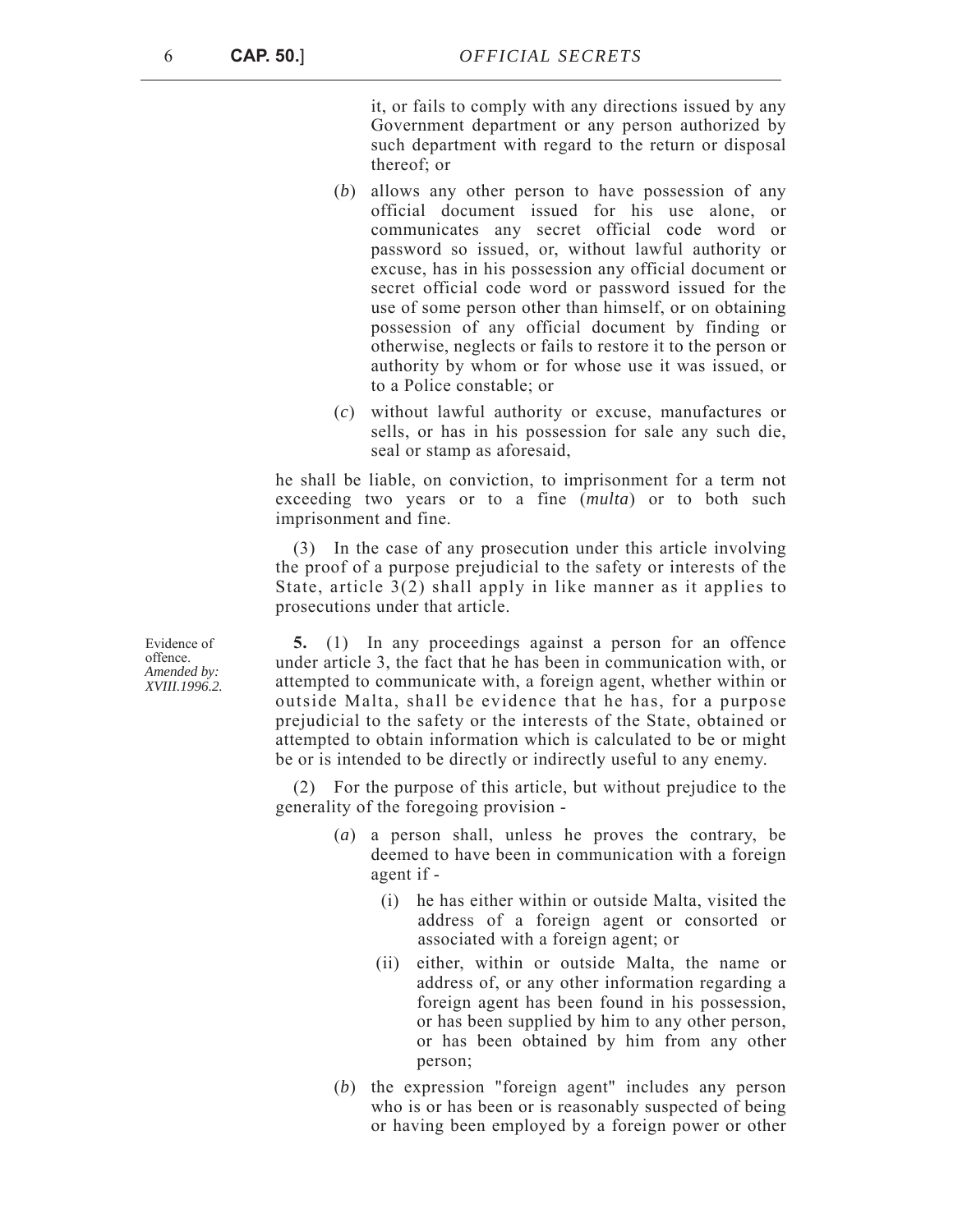foreign employer either directly or indirectly for the purpose of committing an act, either within or outside Malta, prejudicial to the safety or interests of the State, or who has or is reasonably suspected of having, either within or outside Malta, committed, or attempted to commit, such an act in the interests of a foreign power or hostile agency;

- (*c*) any address whether within or outside Malta, reasonably suspected of being an address used for the receipt of communications intended for a foreign agent, or any address at which a foreign agent resides, or to which he resorts for the purpose of giving or receiving communications, or at which he carries on any business, shall be deemed to be the address of a foreign agent, and communications addressed to such an addressee to be communications with a foreign agent.
- **6.** (1) A person who is or has been
	- (*a*) a member of the Security Service, or
	- (*b*) a person notified that he is subject to the provisions of this subarticle,

is guilty of an offence if without lawful authority he discloses any information, document or other article relating to Security which is or has been in his possession by virtue of his position as a member of that service or in the course of his work while the notification is or was in force.

(2) The reference in subarticle (1) to disclosing information relating to security includes a reference to making any statement which purports to be a disclosure of such information or is intended to be taken by those to whom it is addressed as being such a disclosure.

(3) A person who is or has been a public servant or government contractor is guilty of an offence if without lawful authority he makes a damaging disclosure of any information, document or other article relating to security which is or has been in his possession by virtue of his position as such but otherwise than as mentioned in subarticle (1).

(4) For the purposes of subarticle (3) a disclosure is damaging if:

- (*a*) it causes damage to the work of, or of any part of, the Security Service; or
- (*b*) it is of information or a document or other article which is such that its unauthorised disclosure would be likely to cause such damage or which falls within a class or description of information, documents or articles the unauthorised disclosure of which would be likely to have that effect.
- (5) It is a defence for a person charged with an offence under

Security. *Amended by: L.N.148 of 1975; XLIX. 1981.4. Substituted by: XVIII.1996.5.*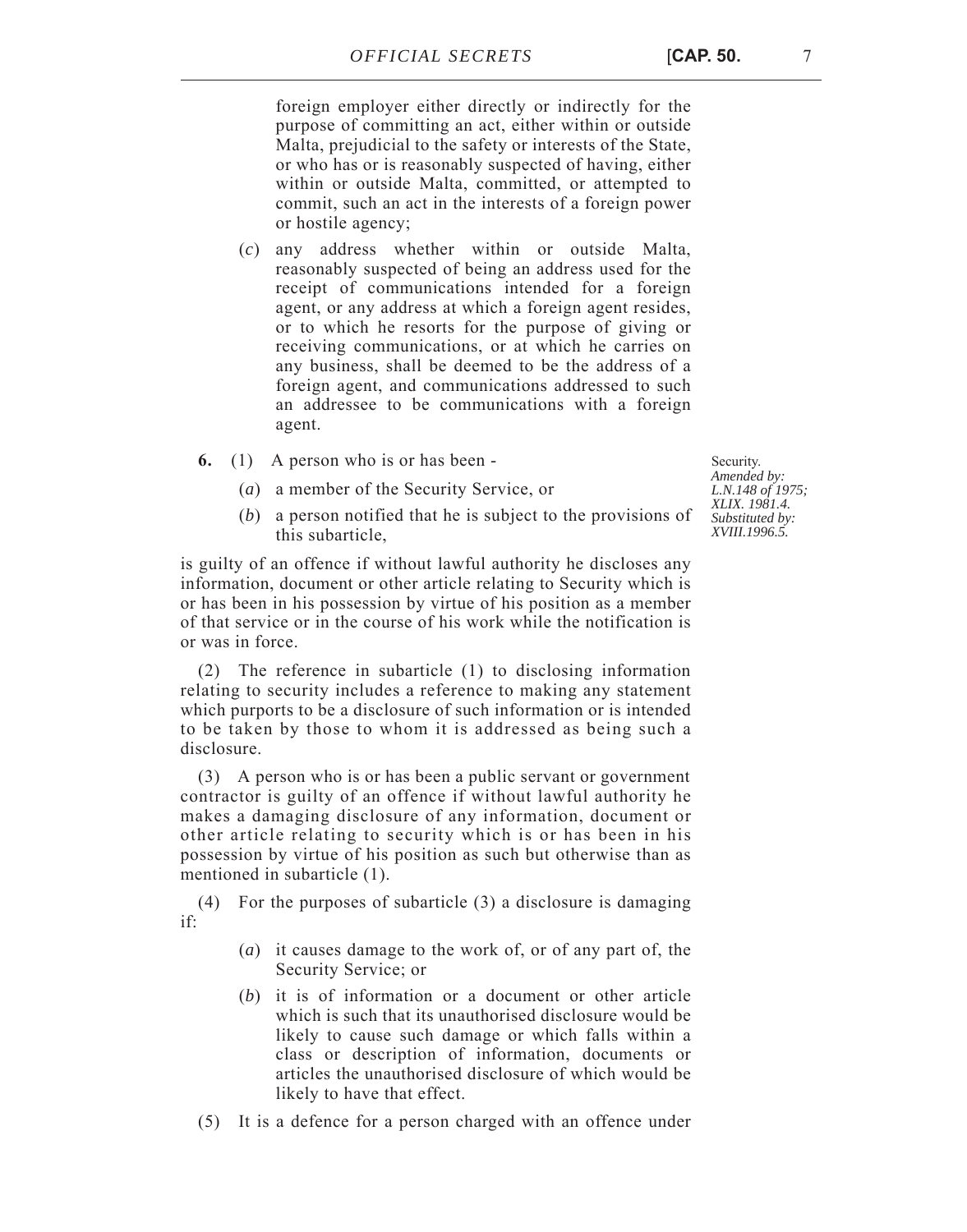this article to prove that at the time of the alleged offence he did not know, and had no reasonable cause to believe, that the information, document or article in question related to security or, in the case of an offence under subarticle (3), that the disclosure would be damaging within the meaning of that subarticle.

(6) Notification that a person is subject to subarticle (1) shall be effected by a notice in writing served on him by the Prime Minister or the Minister; and such a notice may be served if, in the opinion of the Prime Minister or the Minister, the work undertaken by the person in question is or includes work connected with the Security Service and its nature is such that the interests of national security require that he should be subject to the provisions of that subarticle.

(7) Subject to subarticle (8), a notification for the purposes of subarticle (1) shall be in force for the period of five years beginning with the day on which it is served but may be renewed by further notices under subarticle (6) for periods of five years at a time.

(8) A notification for the purposes of subarticle (1) may at any time be revoked by a further notice in writing served by the Prime Minister or the Minister on the person concerned; and the Prime Minister or the Minister shall serve such a further notice as soon as, in his opinion, the work undertaken by that person ceases to be such as is mentioned in subarticle (6).

(9) In this article "security" means the work of, or in support of, the Security Service or any part of it, and references to information relating to security include references to information held or transmitted by that Service or by persons in support of, or of any part of it.

**7.** (1) A person who is or has been a public servant or government contractor is guilty of an offence if without lawful authority he makes a damaging disclosure of any information, document or other article relating to defence which is or has been in his possession by virtue of his position as such.

 (2) For the purposes of subarticle (1) a disclosure is damaging if -

- (*a*) it damages the capability of, or of any part of, the armed forces to carry out their tasks or leads to loss of life or injury to members of those forces or serious damage to the equipment or installations of those forces; or
- (*b*) otherwise than as mentioned in paragraph (*a*), it endangers the interests of Malta abroad, seriously obstructs the promotion or protection by Malta of those interests or endangers the safety of Maltese citizens abroad; or
- (*c*) it is of information or of a document or article which is such that its unauthorised disclosure would be likely to have any of those effects.

Defence. *Added by: XVIII.1996.5.*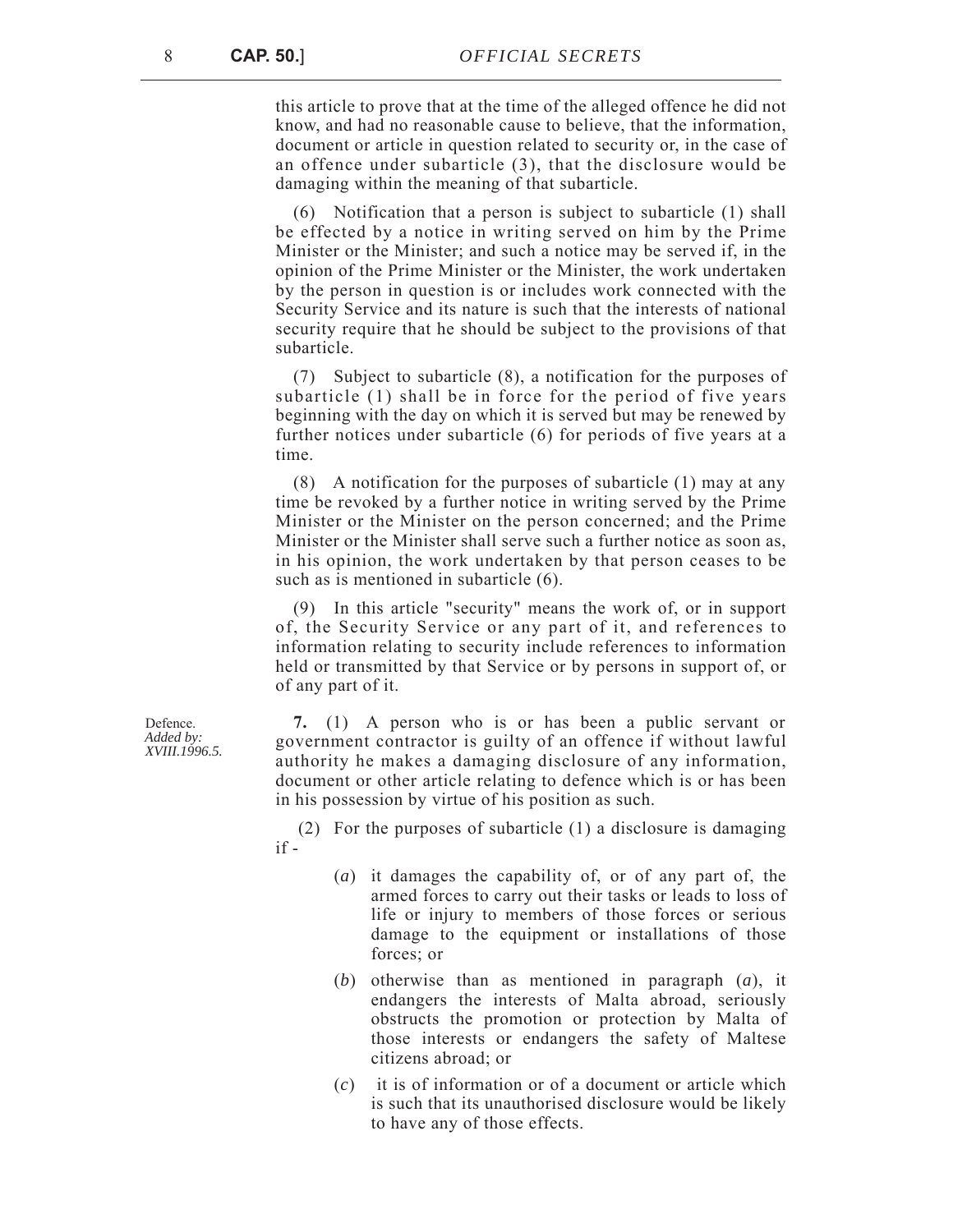(3) It is a defence for a person charged with an offence under this article to prove that at the time of the alleged offence he did not know, and had no reasonable cause to believe, that the information, document or article in question related to defence or that its disclosure would be damaging within the meaning of subarticle (1).

- (4) In this Article "defence" means
	- (*a*) the size, shape, organisation, logistics, order of battle, deployment, operations, state of readiness and training of the armed forces of Malta;
	- (*b*) the weapons, stores or other equipment of those forces and the invention, development, production and operation of such equipment and research relating to it;
	- (*c*) defence policy and strategy and military planning and intelligence;
	- (*d*) plans and measures for the maintenance of essential supplies and services that are or would be needed in time of war.

**8.** (1) A person who is or has been a public servant or government contractor is guilty of an offence if without lawful authority he makes a damaging disclosure of -

International relations. *Added by: XVIII.1996.5.*

- (*a*) any information, document or other article relating to international relations; or
- (*b*) any confidential information, document or other article which was obtained from a State other than Malta or an international organisation,

being information or a document or article which is or has been in his possession by virtue of his position as a public servant or government contractor.

(2) For the purposes of subarticle (1) a disclosure is damaging  $if -$ 

- (*a*) it endangers the interests of Malta abroad, seriously obstructs the promotion or protection by Malta of those interests or endangers the safety of Maltese citizens abroad; or
- (*b*) it is of information or of a document or article which is such that its unauthorised disclosure would be likely to have any of those effects.

(3) In the case of information or a document or article within paragraph (*b*) of subarticle (1) -

- (*a*) the fact that it is confidential, or
- (*b*) its nature or contents,

may be sufficient to establish for the purpose of paragraph (*b*) of subarticle (2) that the information, document or article is such that its unauthorised disclosure would be likely to have any of the effects there mentioned.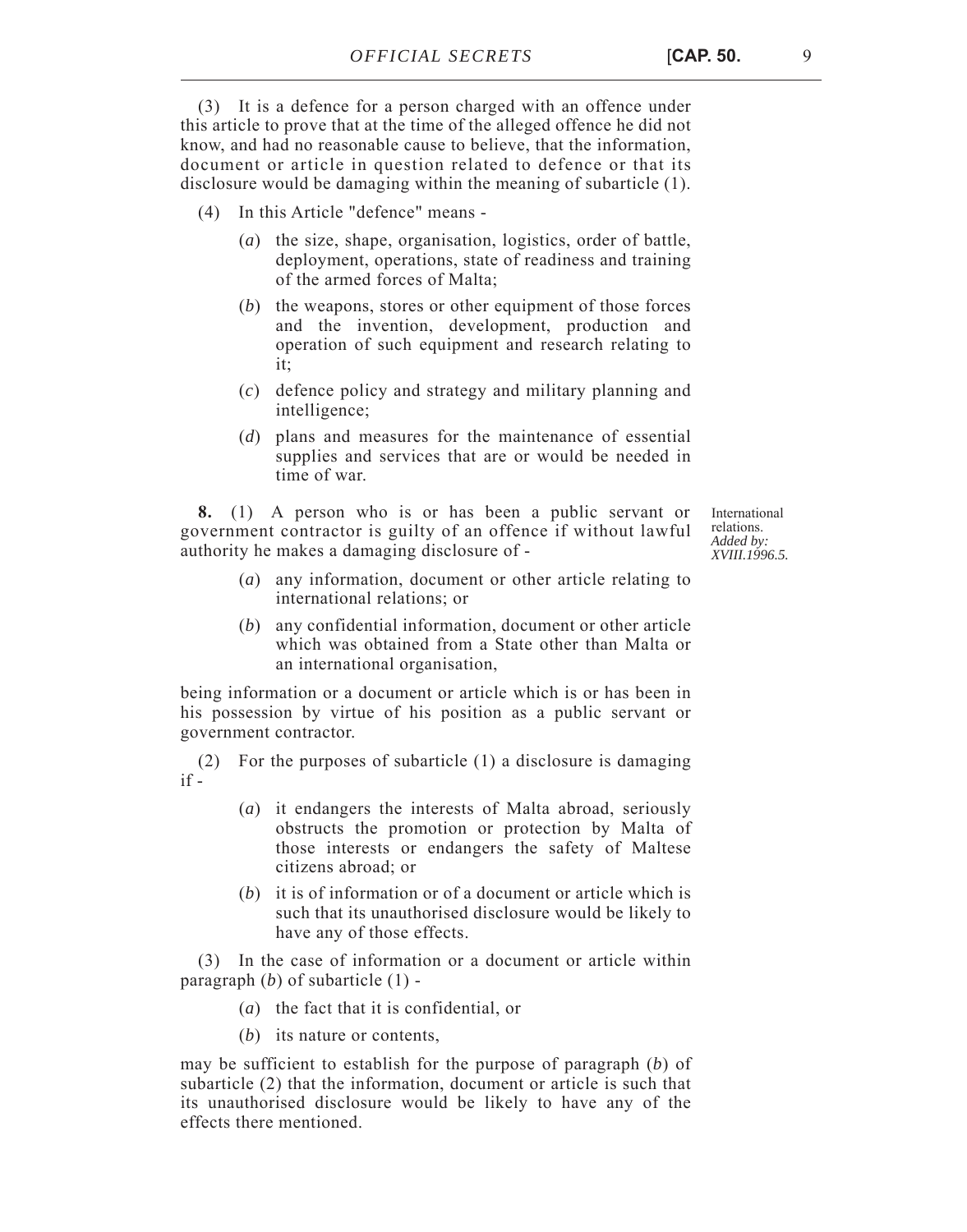(4) It is a defence for a person charged with an offence under this article to prove that at the time of the alleged offence he did not know, and had no reasonable cause to believe, that the information, document or article in question was such as is mentioned in subarticle (1) or that its disclosure would be damaging within the meaning of that subarticle.

(5) In this article "international relations" means the relations between States, between international organisations or between one or more States and one or more such organisations and includes any matter relating to a State other than Malta or to an international organisation which is capable of affecting the relations of Malta with another State or with an international organisation.

(6) For the purposes of this article any information, document or article obtained from a State or organisation is confidential at any time while the terms on which it was obtained require it to be held in confidence or while the circumstances in which it was obtained make it reasonable for the State or organisation to expect that it would be so held.

Crime and special investigation powers. *Added by: XVIII.1996.5.*

**9.** (1) A person who is or has been a public servant or government contractor is guilty of an offence if without lawful authority he discloses any information, document or other article to which this article applies and which is or has been in his possession by virtue of his position as such.

 (2) This article applies to any information, document or other article -

- (*a*) the disclosure of which
	- (i) results in the commission of an offence; or
	- (ii) facilitates an escape from legal custody or the doing of any other act prejudicial to the safekeeping of persons in legal custody; or
	- (iii) impedes the prevention or detection of offences or the apprehension or prosecution of suspected offenders; or
- (*b*) which is such that its unauthorised disclosure would be likely to have any of those effects.

(3) This article also applies to any information obtained by reason of action authorised by a warrant issued under article 6 of the [Security Service Act,](https://legislation.mt/eli/cap/391/eng/pdf) or by an authorisation given under article 9 of that Act, any information relating to the obtaining of information by reason of any such action and any document or other article which is or has been used or held for use in, or has been obtained by reason of, any such action.

(4) It is a defence for a person charged with an offence under this article in respect of a disclosure falling within paragraph (*a*) of subarticle (2) to prove that at the time of the alleged offence he did not know, and had no reasonable cause to believe, that the disclosure would have any of the effects there mentioned.

(5) It is a defence for a person charged with an offence under

Cap. 391.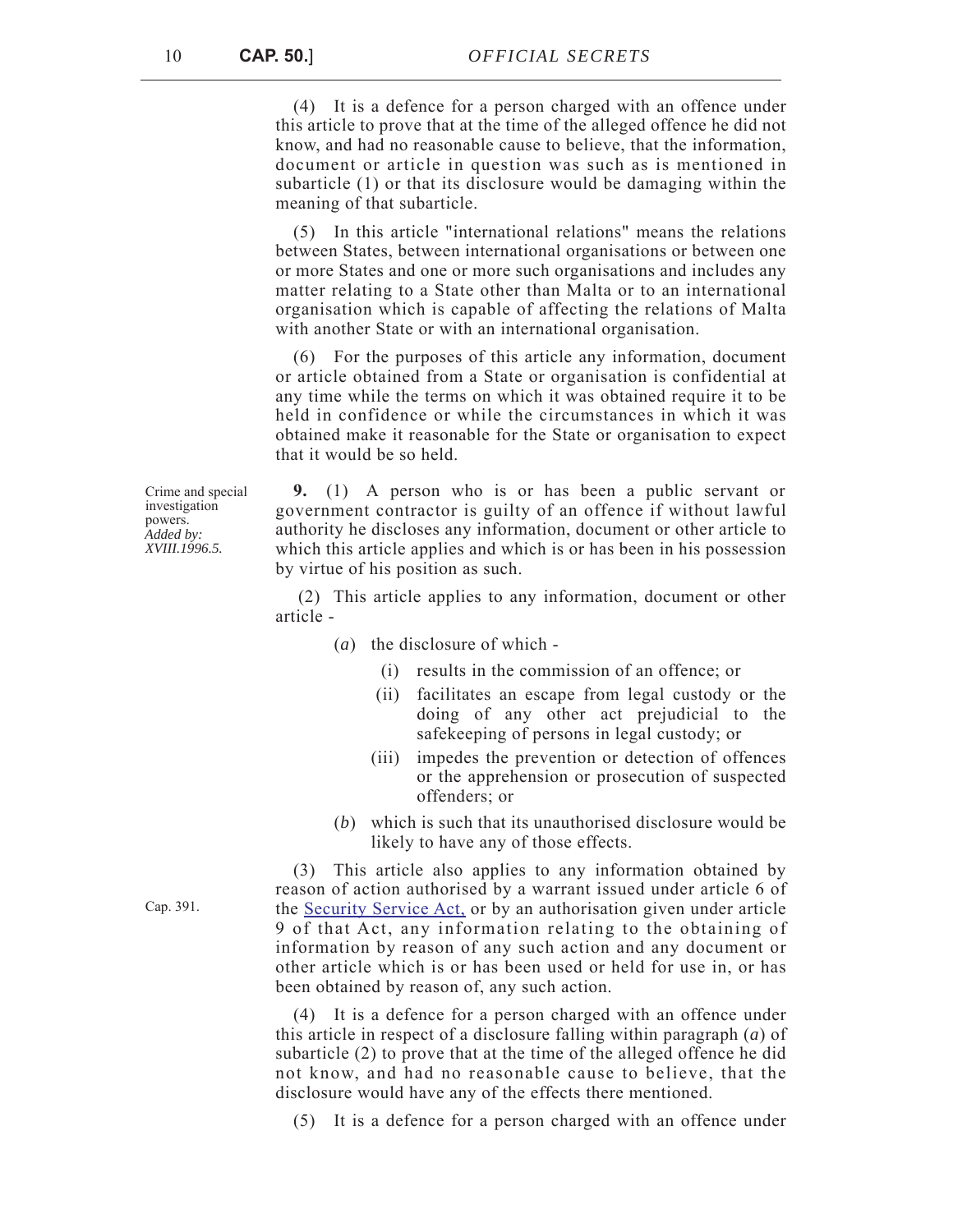this article in respect of any other disclosure to prove that at the time of the alleged offence he did not know, and had no reasonable cause to believe, that the information, document or article in question was information or a document or article to which this article applies.

(6) In this article "legal custody" includes detention in pursuance of any enactment or any instrument made under an enactment.

- **10.** (1) Subarticle (2) applies where
	- (*a*) any information, document or other article protected against disclosure by the foregoing provisions of this Act has come into a person's possession as a result of having been -

Information resulting from unauthorised disclosures or entrusted in confidence. *Added by: XVIII.1996.5.*

- (i) disclosed (whether to him or another) by a public servant or government contractor without lawful authority; or
- (ii) entrusted to him by a public servant or government contractor on terms requiring it to be held in confidence or in circumstances in which the public servant or Government contractor could reasonably expect that it would be so held; or
- (iii) disclosed (whether to him or another) without lawful authority by a person to whom it was entrusted as mentioned in sub-paragraph (ii); and
- (*b*) the disclosure without lawful authority of the information, document or article by the person into whose possession it has come is not an offence under any of those provisions.

(2) Subject to subarticles (3) and (4), the person into whose possession the information, document or article has come is guilty of an offence if he discloses it without lawful authority knowing, or having reasonable cause to believe, that it is protected against disclosure by the foregoing provisions of this Act and that it has come into his possession as mentioned in subarticle (1).

(3) In the case or information or a document or article protected against disclosure by articles 6 to 8, a person does not commit an offence under subarticle (2) unless -

- (*a*) the disclosure by him is damaging; and
- (*b*) he makes it knowing, or having reasonable cause to believe, that it would be damaging;

and the question whether a disclosure is damaging shall be determined for the purposes of this subarticle as it would be in relation to a disclosure of that information, document or article by a public servant in contravention of article 6(3), article 7(1) or article 8(1).

(4) A person does not commit an offence under subarticle (2) in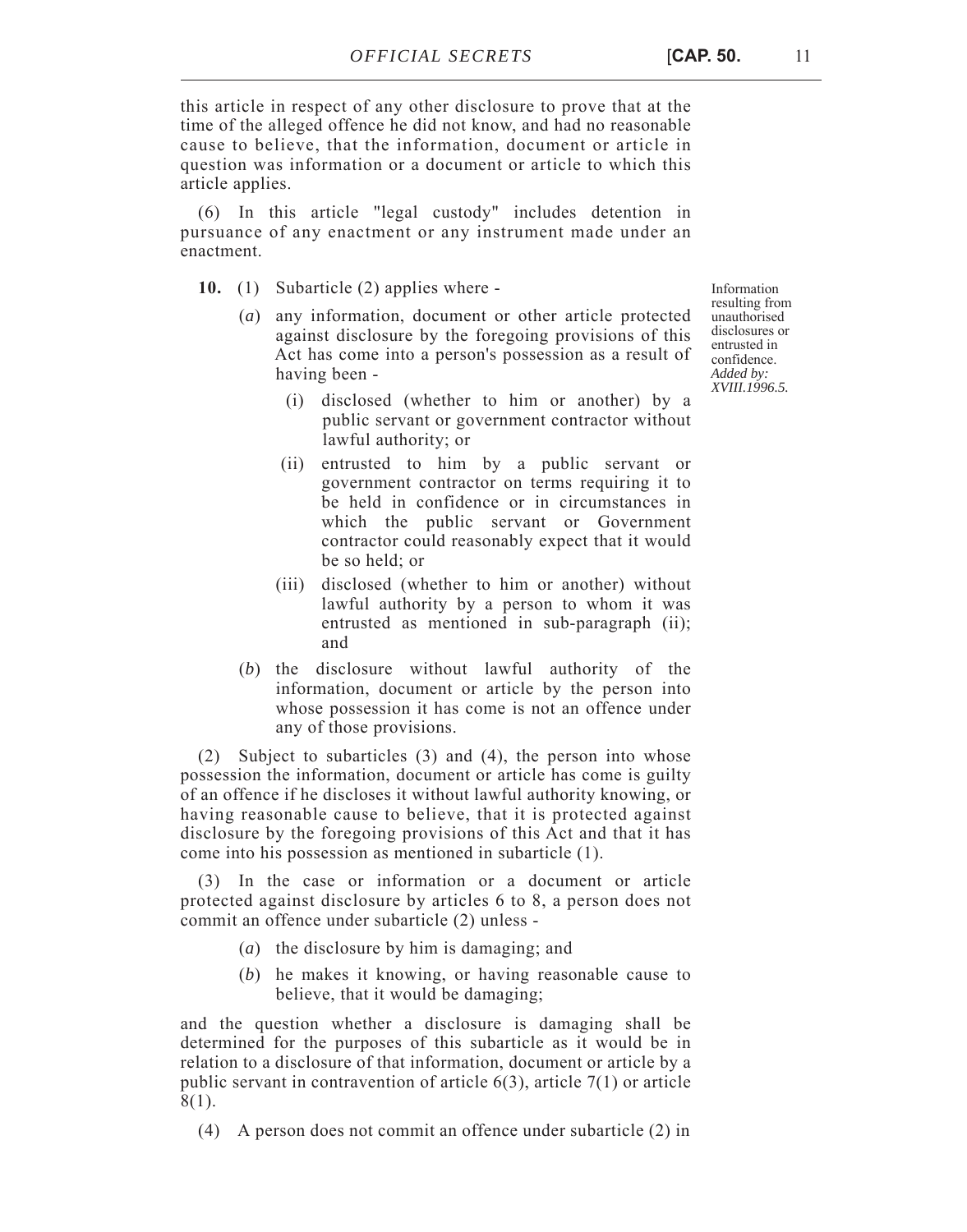respect of information or a document or other article which has come into his possession as a result of having been disclosed -

- (*a*) as mentioned in subarticle  $(1)(a)(i)$  by a government contractor; or
- (*b*) as mentioned in subarticle  $(1)(a)(iii)$ ,

unless that disclosure was by a Maltese citizen or took place in Malta.

 (5) For the purposes of this article information or a document or article is protected against disclosure by the foregoing provisions of this Act if -

- (*a*) it relates to security, defence or international relations within the meaning of article 6, 7 or 8 or is such as is mentioned in article 8(1)(*b*); or
- (*b*) it is information or a document or article to which article 9 applies;

and information or a document or article is protected against disclosure by articles 6 to 8 if it falls within paragraph (*a*).

(6) A person is guilty of an offence if without lawful authority be discloses any information, document or other article which he knows, or has reasonable cause to believe to have come into his possession as a result of a contravention of article 3.

- **11.** (1) This article applies where
	- (*a*) any information, document or other article which
		- (i) relates to security, defence or international relations; and
		- (ii) has been communicated in confidence by or on behalf of Malta to another State or to an international organisation,

 has come into a person's possession as a result of having been disclosed (whether to him or another) without the authority of that State or organisation or, in the case of an organisation, of a member of it; and

(*b*) the disclosure without lawful authority of the information, document or article by the person into whose possession it has come is not an offence under any of the foregoing provisions of this Act.

(2) Subject to subarticle (3), the person into whose possession the information, document or article has come is guilty of an offence if he makes a damaging disclosure of it knowing, or having reasonable cause to believe, that it is such as is mentioned in subarticle (1), that it has come into his possession as there mentioned and that its disclosure would be damaging.

(3) A person does not commit an offence under subarticle (2) if the information, document or article is disclosed by him with lawful authority or has previously been made available to the public with the authority of the State or organisation concerned or, in the case of an organisation, of a member of it.

Information entrusted in confidence to other States or international organisations. *Added by: XVIII.1996.5.*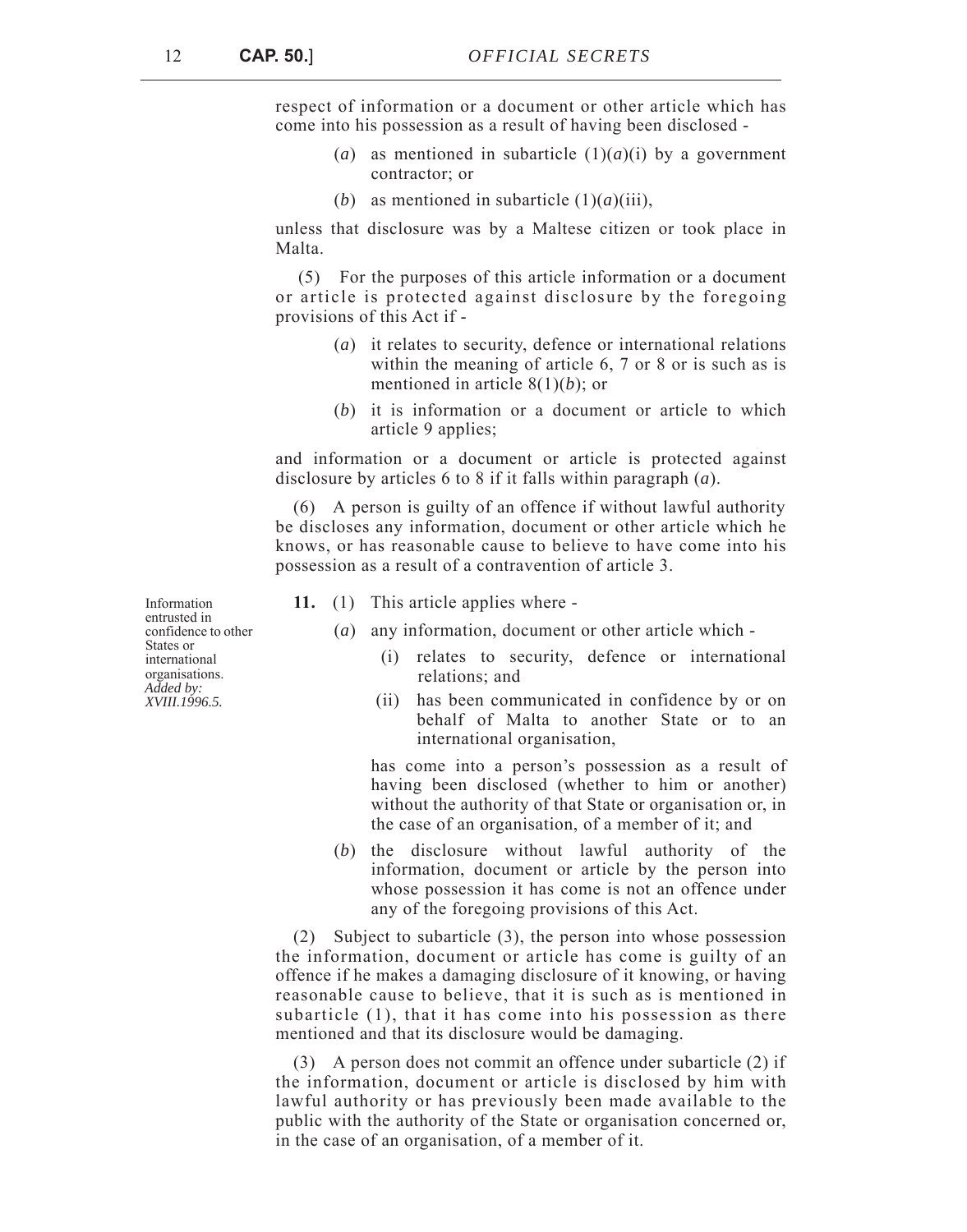(4) For the purposes of this article "security", "defence" and "international relations" have the same meaning as in articles 6, 7 and 8 and the question whether a disclosure is damaging shall be determined as it would be in relation to a disclosure of the information, document or article in question by a public servant in contravention of article  $6(3)$ , article  $7(1)$  and article  $8(1)$ .

(5) For the purposes of this article information or a document or article is communicated in confidence if it is communicated on terms requiring it to be held in confidence or in circumstances in which the person communicating it could reasonably expect that it would be so held.

- **12.** (1) For the purposes of this Act a disclosure by
	- (*a*) a public servant; or
	- (*b*) a person, not being a public servant or government contractor, in whose case a notification for the purposes of article 6(1) is in force,

is made with lawful authority if, and only if, it is made in accordance with his official duty.

(2) For the purposes of this Act a disclosure by a government contractor is made with lawful authority if, and only if, it is made -

- (*a*) in accordance with an official authorisation; or
- (*b*) for the purposes of the functions by virtue of which he is a government contractor and without contravening an official restriction.

(3) For the purposes of this Act a disclosure made by any other person is made with lawful authority if, and only if, it is made -

- (*a*) to a public Servant for the purposes of his functions as such; or
- (*b*) in accordance with an official authorisation.

(4) It is a defence for a person charged with an offence under any of the foregoing provisions of this Act to prove that at the time of the alleged offence he believed that he had lawful authority to make the disclosure in question and had no reasonable cause to believe otherwise.

(5) In this article "official authorisation" and "official restriction" mean, subject to subarticle (6), an authorisation or restriction duly given or imposed by a public servant or government contractor or by or on behalf of a prescribed body or a body of a prescribed class.

(6) In relation to article 11 "official authorisation" includes an authorisation duly given by or on behalf of the State or organisation concerned or, in the case of an organisation, a member of it.

Authorised disclosures. *Added by: XVIII.1996.5.*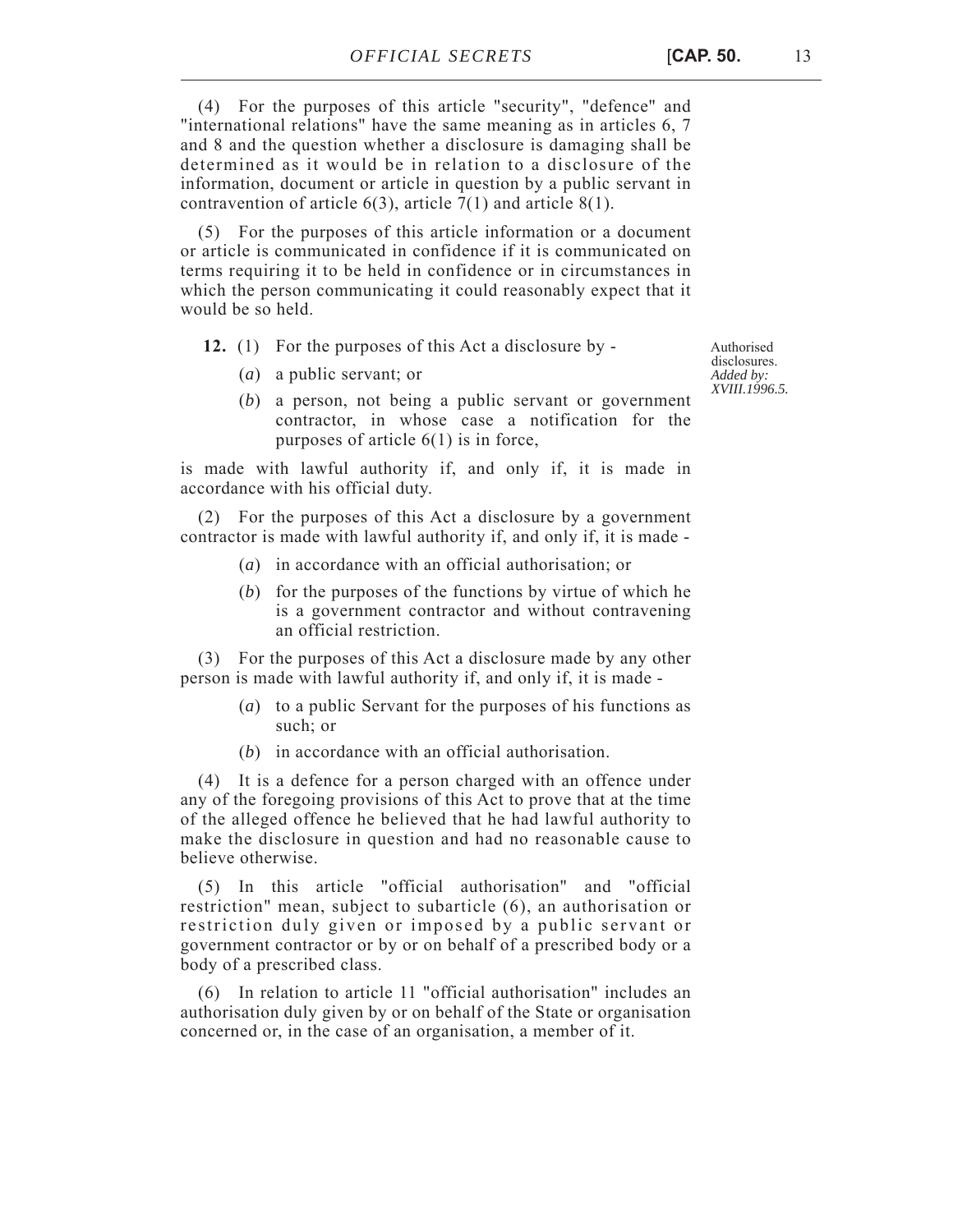Safe guarding of information. *Amended by: L.N.46 of 1965; LVIII. 1974.68; XLIX. 1981.4; XIII. 1983.5; VIII. 1990.3. Added by: XVIII.1996.5.*

**13.** (1) Where a public servant or government contractor, by virtue of his position as such, has in his possession or under his control any document or other article which it would be an offence under any of the foregoing provisions of this Act for him to disclose without lawful authority he is guilty of an offence if -

- (*a*) being a public servant, he retains the document or article contrary to his official duty; or
- (*b*) being a government contractor, he fails to comply with an official direction for the return or disposal of the document or article,

or if he fails to take such care to prevent the unauthorised disclosure of the document or article as a person in his position may reasonably be expected to take.

(2) It is a defence for a public servant charged with an offence under subarticle  $(1)(a)$  to prove that at the time of the alleged offence he believed that he was acting in accordance with his official duty and had no reasonable cause to believe otherwise.

(3) In subarticles (1) and (2) references to a public servant include any person, not being a public servant or government contractor, in whose case a notification for the purposes of article 6(1) is in force.

(4) Where a person has in his possession or under his control any document or other article which it would be an offence under article 10 for him to disclose without lawful authority, he is guilty of an offence if -

- (*a*) he fails to comply with an official direction for its return or disposal; or
- (*b*) where he obtained it from a public servant or government contractor on terms requiring it to be held in confidence or in circumstances in which that servant or contractor could reasonably expect that it would be so held, he fails to take such care to prevent its unauthorised disclosure as a person in his position may reasonably be expected to take.

(5) Where a person has in his possession or under his control any document or other article which it would be an offence under article 11 for him to disclose without lawful authority, he is guilty of an offence if he fails to comply with an official direction for its return or disposal.

(6) A person is guilty of an offence if he discloses any official information, document or other article which can be used for the purpose of obtaining access to any information, document or other article protected against disclosure by the foregoing provisions of this Act and the circumstances in which it is disclosed are such that it would be reasonable to expect that it might be used for that purpose without authority.

(7) For the purposes of subarticle (6) a person discloses information or a document or article which is official if -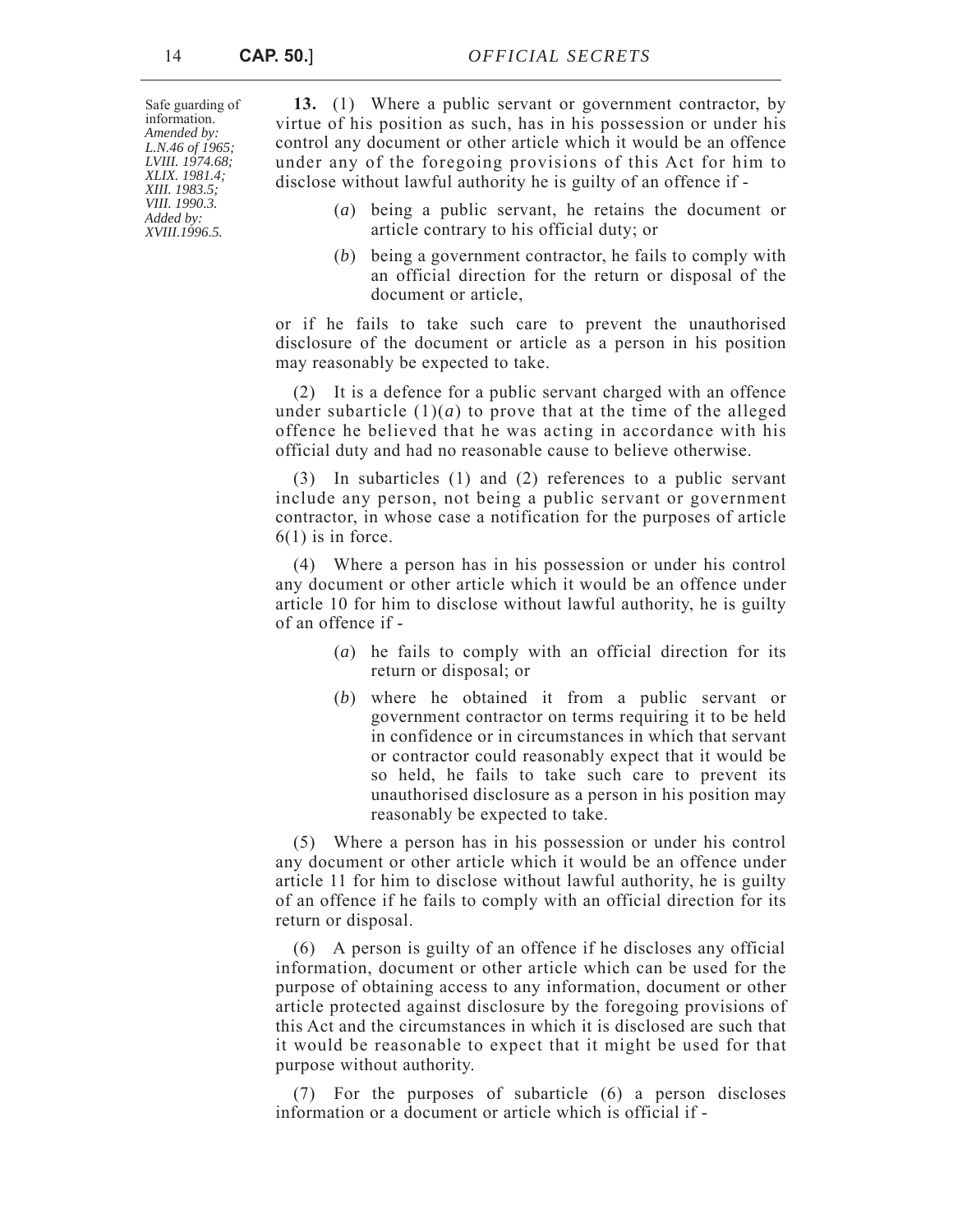- (*a*) he has or has had it in his possession by virtue of his position as a public servant or government contractor; or
- (*b*) he knows or has reasonable cause to believe that a public servant or government contractor has or has had it in his possession by virtue of his position as such.

(8) Article 10(5) applies for the purposes of subarticle (6) as it applies for the purposes of that article.

(9) In this article "official direction" means a direction duly given by a public servant or government contractor or by or on behalf of a prescribed body or a body of a prescribed class.

 **14.** (1) Every person charged with an offence under articles 6 to 13 other than article  $13(1)$ ,  $(4)$  or  $(5)$  shall be liable, on conviction, in respect of each offence, to imprisonment for a term not exceeding two years or to a fine (*multa*) not exceeding eleven thousand and six hundred and forty-six euros and eighty-seven cents (11,646.87) or to both such imprisonment and fine.

(2) A person guilty of an offence under article 13(1), (4) or (5) shall be liable on conviction to imprisonment for a term not exceeding three months or a fine (*multa*) not exceeding four thousand and six hundred and fifty-eight euros and seventy-five cents (4,658.75) or to both such imprisonment and fine.

**15.** Any person charged with an offence which is a crime under this Act may, if the circumstances warrant such a finding, be found guilty of a contravention under this Act, and shall be liable, on conviction, to imprisonment for a term not exceeding one month or to a fine (*multa*) not exceeding two hundred and thirty-two euros and ninety-four cents (232.94) or to both such imprisonment and fine.

**16.** Any person who is found committing an offence under this Act, or who is reasonably suspected of having committed, or having attempted to commit, or being about to commit such an offence, may be apprehended and detained by any person, whether a Police officer or not, without any warrant or other authority.

**17.** If any person knowingly harbours any person whom he knows or has reasonable grounds for supposing, to be a person who is about to commit or who has committed an offence under this Act, or knowingly permits to meet or assemble in any premises in his occupation or under his control any such persons, or if any person having harboured any such person, or permitted to meet or assemble in any premises in his occupation or under his control any such persons, wilfully omits or refuses to disclose to an officer of Police not below the rank of inspector any information which it is in his power to give in relation to any such person or persons he shall be liable, on conviction, to imprisonment for a term not exceeding one year, or to a fine (*multa*) or to both such imprisonment and fine.

**Penalties** *Added by: XVIII.1996.5. Amended by: L.N. 407 of 2007.*

Persons charged with a crime may be convicted of a contravention. *Amended by: XLIX. 1981.4; XIII.1983.5; XVIII.1996.2,6; L.N. 407 of 2007.*

Power of arrest. *Amended by: XVIII.1996.2.*

Penalty for harbouring spies. *Amended by: XLIX. 1981.4; XVIII.1996.2.*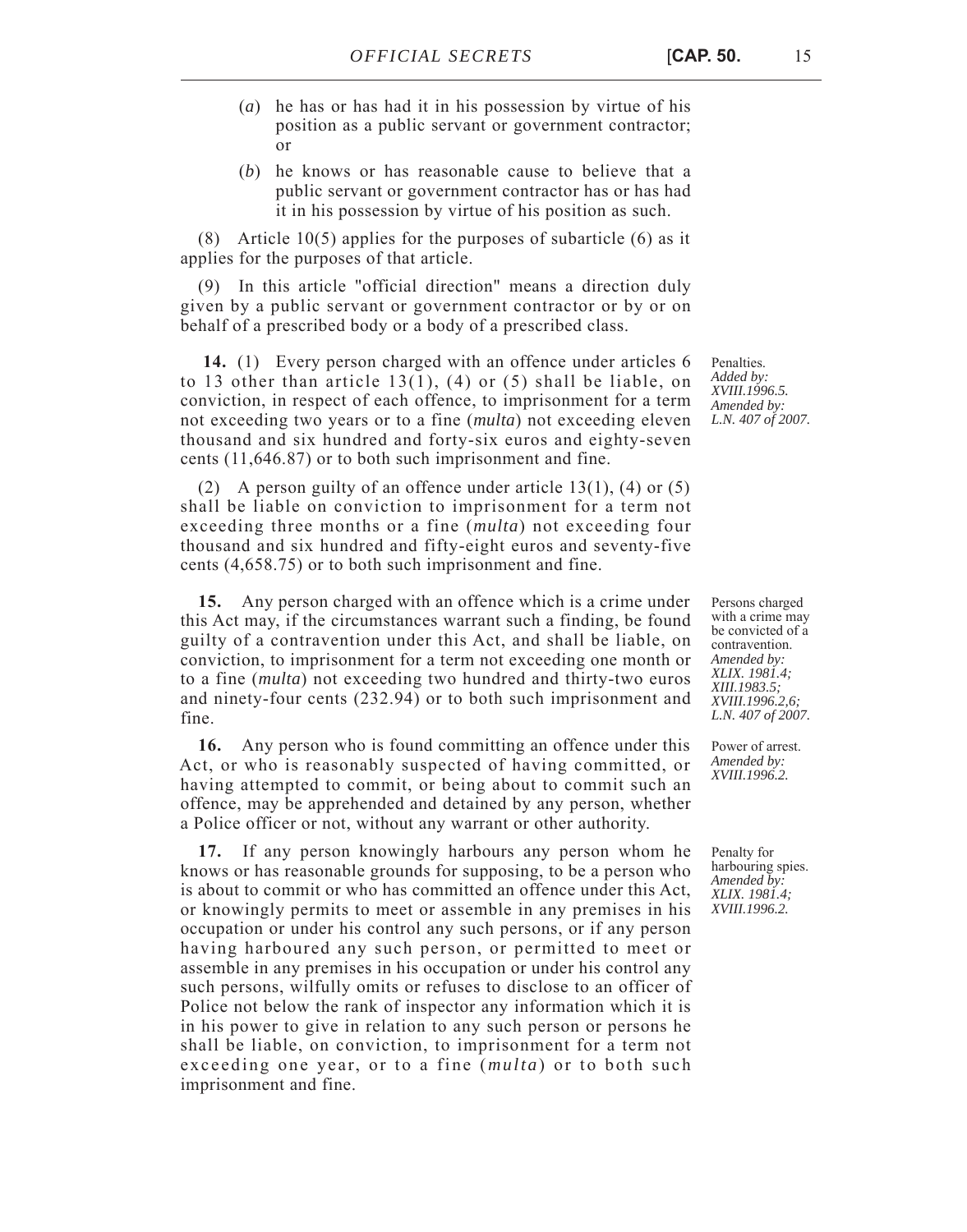Restriction on prosecution. *Amended by: L.N. 46 of 1965; LVIII. 1974.68; XVIII.1996.2,7.*

Search warrants. *Amended by: XVIII.1996.2, 8.*

Interfering with officers of the Police or members of the armed forces of Malta. *Amended by: L.N. 148 of 1975; XLIX. 1981.4;* 

*XVIII.1996.2.*

Registration and regulation of persons carrying on business of receiving packets. *Amended by: XXII. 1976.4; XLIX. 1981.4; XIII.1983.5; VIII. 1990.3; XVIII.1996.2,9; L.N. 407 of 2007.*

**18.** A prosecution for an offence under this Act shall not be instituted except by or with the consent of the Attorney General:

 Provided that a person charged with such an offence may be arrested, or a warrant for his arrest may be issued and executed, and any such person may be remanded in custody or on bail, notwithstanding that the consent of the Attorney General to the institution of a prosecution for the offence has not been obtained; but no further or other proceedings shall be taken until that consent has been obtained.

**19.** (1) If a magistrate is satisfied by information on oath that there is reasonable ground for suspecting that an offence under this Act, other than an offence under article  $13(1)$ ,  $(4)$  and  $(5)$ , has been or is about to be committed, he may grant a search warrant authorizing any Police officer named therein to enter at any time any premises or place named in the warrant, if necessary, by force, and to search the premises or place and every person found therein, and to seize any sketch, plan, model, article, note, or document, or anything of a like nature or anything which is evidence of an offence under this Act other than an offence under article 13(1), (4) and (5) having been or being about to be committed, which he may find on the premises or place or upon any such person, and with regard to or in connection with which he has reasonable ground for suspecting that an offence under this Act, other than an offence under article 13  $(1)$ ,  $(4)$  and  $(5)$ , has been or is about to be committed.

(2) Where it appears to a superintendent of Police that the case is one of great emergency and that in the interest of the State immediate action is necessary, he may by a written order under his hand give to any Police officer the like authority as may be given by the warrant of a magistrate under this article.

**20.** No person in the vicinity of any prohibited place shall obstruct, knowingly mislead or otherwise interfere with or impede any Police officer or any member of the armed forces of Malta engaged on guard, sentry, patrol, or other similar duty in relation to the prohibited place, and, if any person acts in contravention of, or fails to comply with this provision, he shall be liable, on conviction, to imprisonment for a term not exceeding one year, or to a fine (*multa*) or to both such imprisonment and fine.

**21.** (1) Every person who carries on, whether alone or in conjunction with any other business, the business of receiving for reward letters, communications, or other packets for delivery or for forwarding to the persons for whom they are intended, shall, as soon as may be, send to the Commissioner of Police, for registration by him, notice of the fact together with the address or addresses where the business is carried on; and the Commissioner of Police shall keep a register of the names and addresses of such persons, and shall, if required by any person who sends such a notice, furnish him on payment of a fee of twelve cents (0.12) with a certificate of registration; and every person so registered shall from time to time furnish to the Commissioner of Police notice of any change of address or new address at which the business is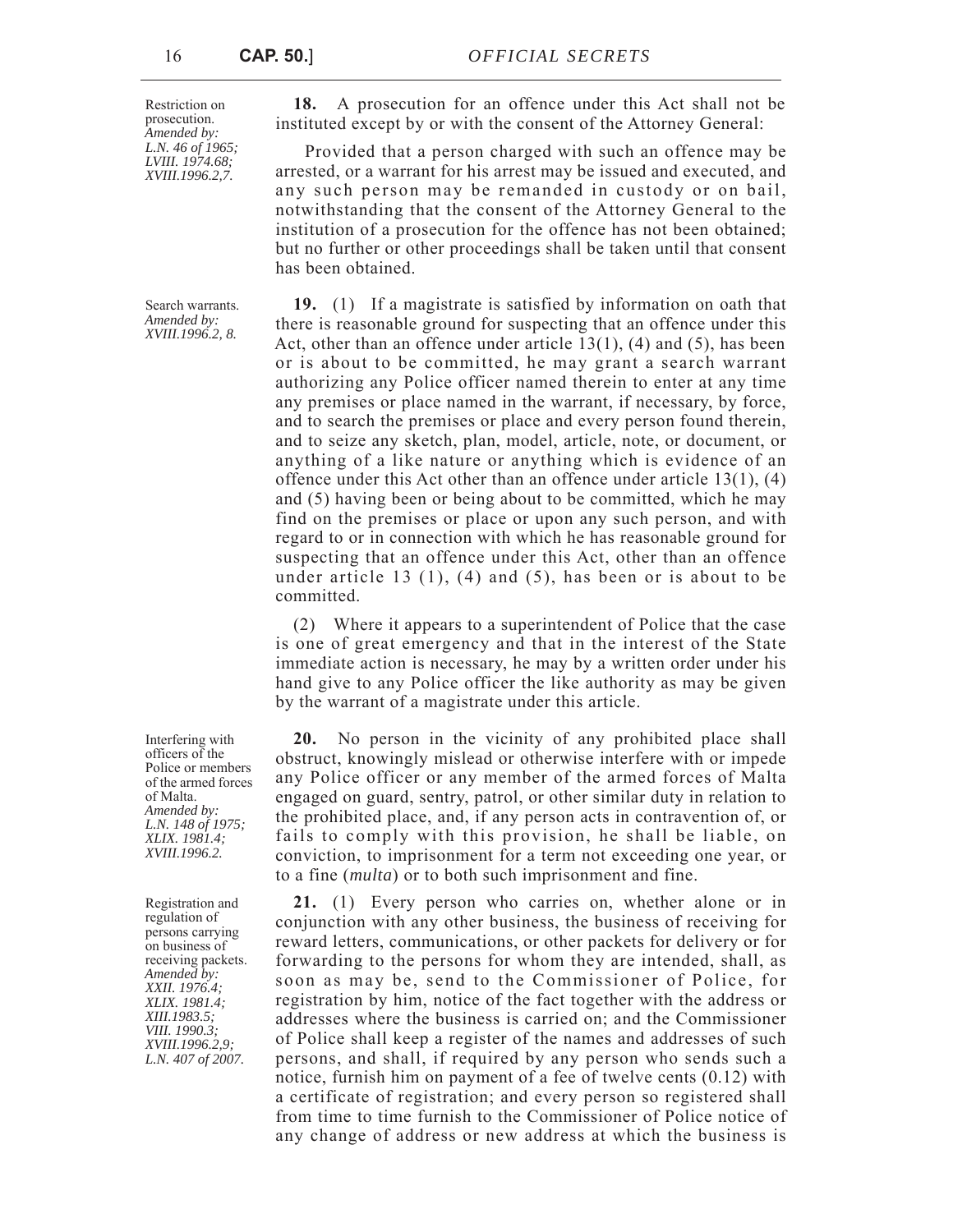carried on, and such other information as may be required by the Commissioner of Police for the purpose of maintaining the correctness of the particulars entered in the register.

(2) Every person who carries on such a business as aforesaid shall make a record for retention purposes the following particulars:

- (*a*) the name and address of every person for whom any packet is received, or who has requested that packets received may be delivered or forwarded to him;
- (*b*) any instructions that may have been received as to the delivery or forwarding of packets;
- (*c*) in the case of every packet received the place from which the packet comes, and the date of sending and the date of receipt, and the name and address of the sender if shown on the outside of the packet, and, in the case of a registered packet, the date and office of registration and the number of the registered packet;
- (*d*) in the case of every packet delivered, the date of delivery and the name and address of the person to whom it is delivered;
- (*e*) in the case of every packet forwarded, the name and address to which and the date on which it is forwarded,

and shall not deliver a packet to any person until that person has signed a receipt for the same, nor, if that person is not the person to whom the packet is addressed, unless there are left with him instructions signed by the last mentioned person as to the delivery thereof, and shall not forward any packet to another address unless there are left with him written instructions to that effect signed by the addressee.

(3) The records so kept by any such person, shall be kept at all reasonable times open to inspection by any Police officer.

(4) If any person contravenes or fails to comply with any of the provisions of this article, or furnishes any false information or makes any false entry, he shall, for each offence, be liable, on conviction by a Court of Magistrates (Malta) or the Court of Magistrates (Gozo) as the case may be, to imprisonment for a term not exceeding one month, or to a fine (*multa*) not exceeding two hundred and thirty-two euros and ninety-four cents (232.94), or to both such imprisonment and fine.

(5) Nothing in this article shall apply to packets addressed, to any office where any newspaper or periodical is published, being packets in reply to advertisements appearing in such newspaper or periodical.

(6) Nothing in this article shall be construed as rendering legal anything which would be in contravention of the executive privilege of the Postmaster General under the <u>Post Office Act</u>.

(7) For the purposes of this article the word "packet" shall have the same meaning attributed to the word "packet" in article 2 of the [Post Office Act](https://legislation.mt/eli/cap/254/eng/pdf).

Cap. 254.

Cap. 254.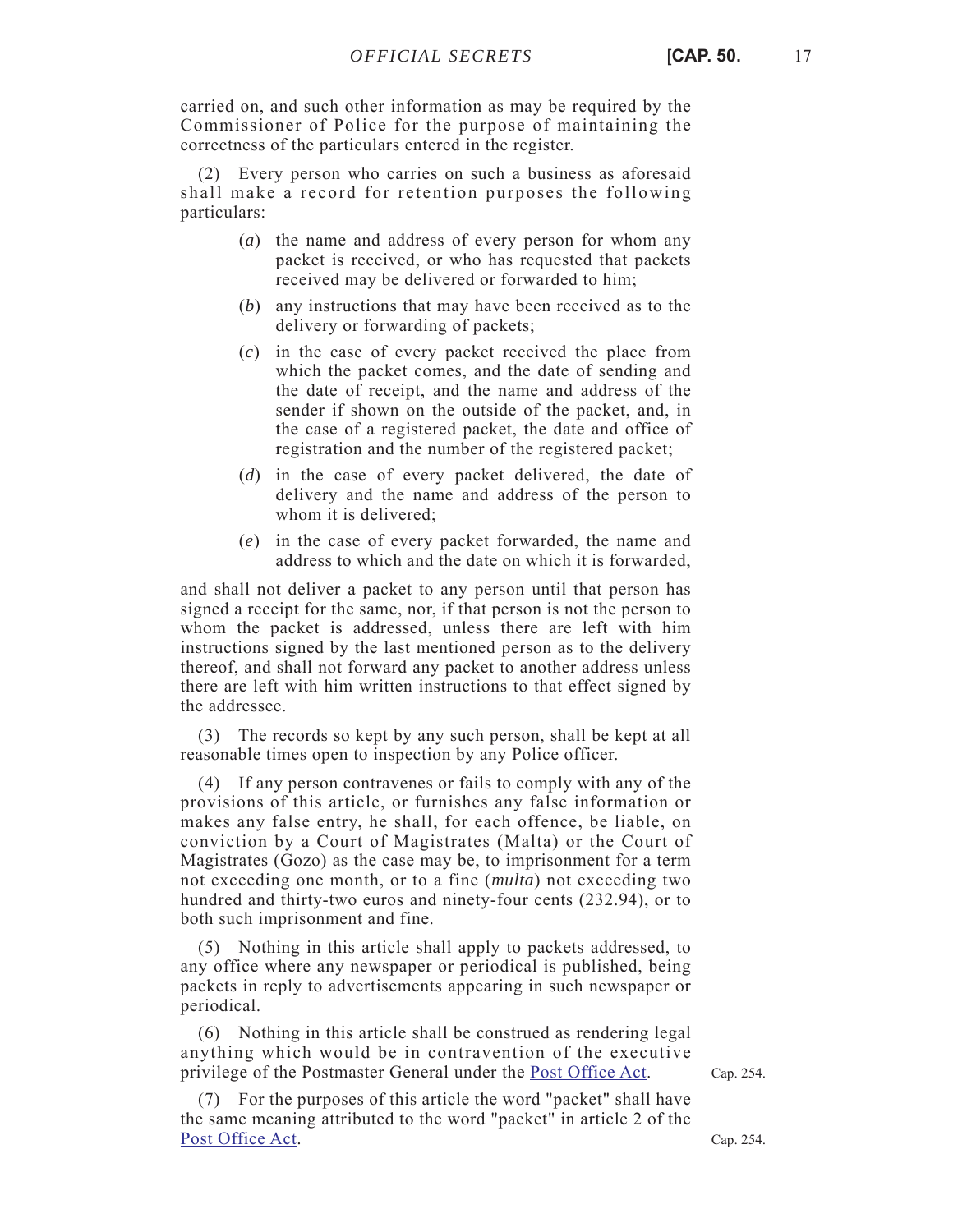Duty of giving information as to the commission of offences. *Amended by: L.N. 148 of 1975; XLIX. 1981.4; XVIII.1996.2.*

Attempt, incitement, etc., to commit offence. *Amended by: XVIII.1996.2.*

Public may, in certain cases, be excluded during any part of the hearing. *Amended by: L.N. 46 of 1965; LVIII. 1974.68; L.N. 148 of 1975; XXVII.1975.40, (1),(3); XVIII.1996.2,10.*

*Section 3 of Ord.IX of 1934, incorporated.*

Public may be excluded during delivery of reasons on which sentence is based.

**22.** It shall be the duty of every person to give on demand to any Police officer not below the rank of inspector appointed by the Commissioner of Police for the purpose, or to any member of the armed forces of Malta engaged on guard, sentry, patrol, or other similar duty, any information in his power relating to an offence or suspected offence under this Act, and, if so required, and upon tender of his reasonable expenses, to attend at such time and place as may be specified for the purpose of furnishing such information, and if any person fails to give any such information or to attend as aforesaid, he shall be liable, on conviction, to imprisonment for a term not exceeding two years or to a fine (*multa*) or to both such imprisonment and fine.

**23.** Any person who attempts to commit any offence under this Act, or solicits or incites or endeavours to persuade another person to commit an offence under this Act, or aids or abets and does any act preparatory to the commission of an offence under this Act, shall be liable to the same punishment, and to be proceeded against in the same manner, as if he had committed the offence.

**24. (**1) In addition and without prejudice to any powers which a court may possess to order the exclusion of the public from any proceedings if, in the course of any proceedings before a court against any person for an offence under this Act, other than an offence under article 13(1), (4) or (5), or of any proceedings on appeal, application is made by the prosecution, on the ground that the publication of any evidence to be given or of any statement to be made in the course of the proceedings would be prejudicial to the national safety, that all or any portion of the public shall be excluded during any part of the hearing, the court may make an order to that effect, but the passing of sentence shall in every case take place in public.

(2) In passing sentence upon any person charged with an offence under this Act, other than an offence under article 13(1), (4) or (5), the court shall state separately in writing the reasons on which such sentence is based:

 Provided always that if application is made by the prosecution, on the ground that the publication of such reasons would or might be prejudicial to the national safety, that the public shall be excluded during the delivery of such reasons, the court shall make an order to that effect, but the passing of sentence shall take place in public:

 Provided also that if the said reasons are not delivered in public, they shall not be inserted in the record of the proceedings, but shall be kept by the Registrar under seal and shall not be open to inspection by any person without the permission of the Attorney General in writing.